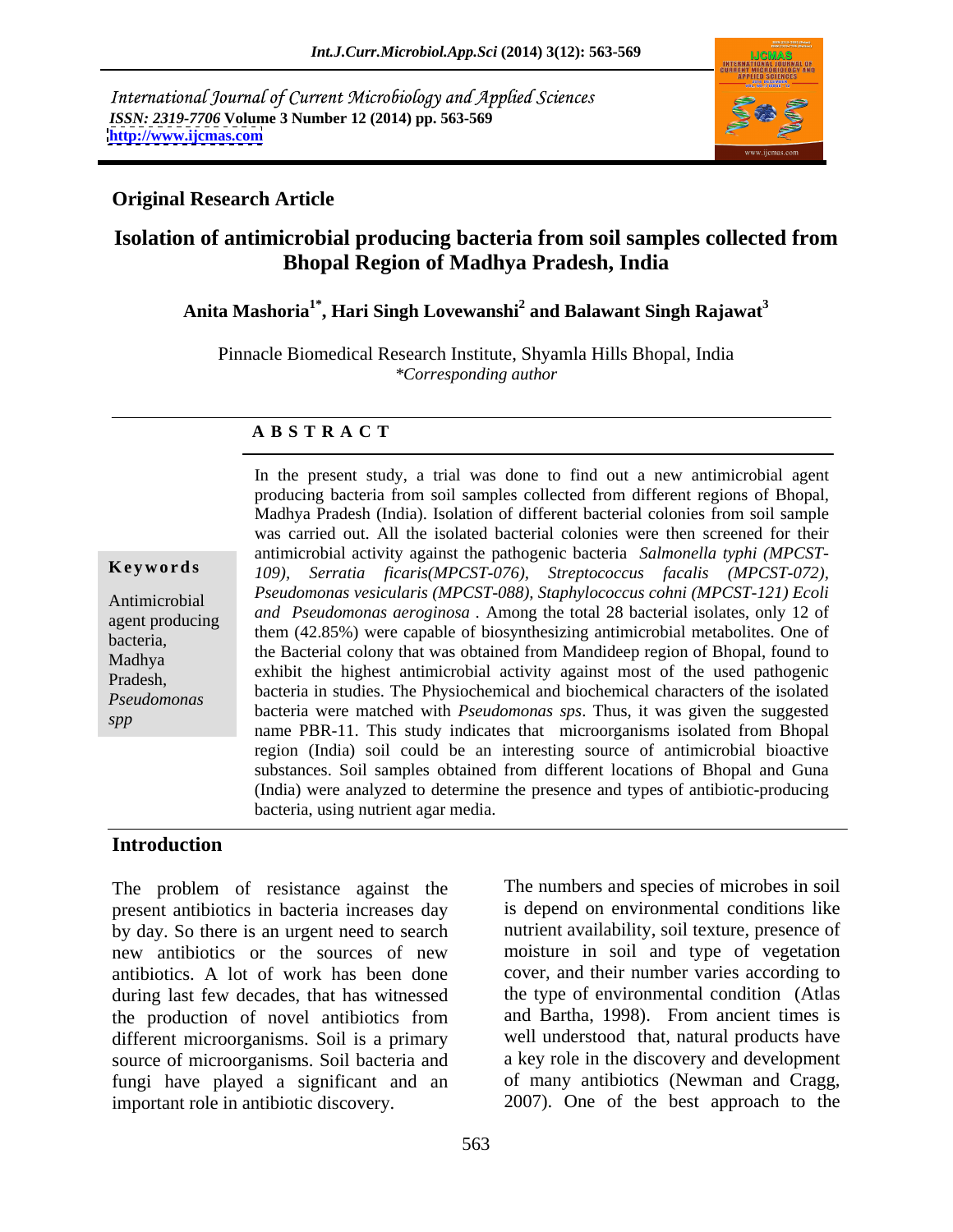discovery of new antimicrobial agents from **Isolation methods** natural sources has been to use folklore or

old antibiotics lose their efficacy and they are necessarily replaced with new ones for plated on overlaid Nutrient agar 0.8% with have a diverse chemical structure and (Stachelhaus *et al*.,1995). Some of the important examples of these antibiotics used in medical treatments are bacitracin, **Preparation of bacterial supernatant for** Gramycidin S, polymyxin, and tyrotricidin (Drablos *et al*.,1999) produced by different

to find new antimicrobial producing bacteria here in for 10 min. Then the supernatant was isolated from soil (Rondon *et al.*, 2000; collected and stored at -70 $\degree$ C until used. This Crowe and Olsson, 2001; Courtis *et al.,* 2003). The present paper focus on the isolation of a bacterial strain having antimicrobial activity from soil samples collected from Bhopal region of Madhya Pradesh (India). The identification of this strain and the study of the influence of the physical and chemical conditions on the obtained from Madhya Pradesh Council Of culture medium upon biosynthesis of Science and Technology, Bhopal. They

# **producing microbes**  *Pseudomonas aeroginosa .*

Nutrient agar medium was used for the **Confirmation of antibacterial activity** isolation of bacterial colonies from soil

## **Isolation methods**

historical records to guide the collection of Soil samples were collected from different samples or a good research work on the soil localities of Bhopal region in India. Each 1 g of that area (Cordell *et al.,* 1994). of the sample was suspended in 9 ml sterile Antibiotics are one of the important pillars min..The soil suspension was serially of modern medicines (Ball *et al.,* 2004), but diluted in sterile normal saline (0.85%) and many species of pathogenic bacteria seeded test organisms and incubated at 37°C (Hancock, 2007). Microorganisms that are for 12 to 24 hours, to screen for antagonistic able to producing secondary metabolites bacteria. Colonies giving a clear zone of biological activities and are produced only a fresh media plate. Eventually selected by some species of a genus *Bacillus*  candidate were collected from the reservoir distilled water and shaken vigorously for 2-3 the dilution from  $10^{-3}$  and  $10^{-10}$  were then and  $10^{-10}$  were then were then plated on overlaid Nutrient agar 0.8% with inhibition were isolated and re-streaked over plate and rechecked for their activity

# **studying antibacterial activity**

*Bacillus spp.*<br> *Considerable research is being done in order*<br> *Considerable research is being done in order*<br> *Considerable research is being done in order*<br> *Considerable research is being done in order*<br> *Considerable* The isolated bacterial strains were inoculated in nutrient broth media for 48 hours. The cultures were centrifuged at 6000 supernatant was used to study antibacterial activity of isolated bacteria Pathogenic bacterial species.

## **Test Bacteria**

bioactive molecules are reported include *Salmonella typhi (MPCST-109),*  **Materials and Methods** *calis (MPCST-072)*, *Pseudomonas* **Isolation of antimicrobial agent** The test bacteria used in this study were *Serratia ficaris(MPCST-076), Streptococcus facalis (MPCST-072), Pseudomonas vesicularis (MPCST-088), Staphylococcus cohni (MPCST-121) Ecoli and*

samples. This is the most authenticated and widely used method for studying antimicrobial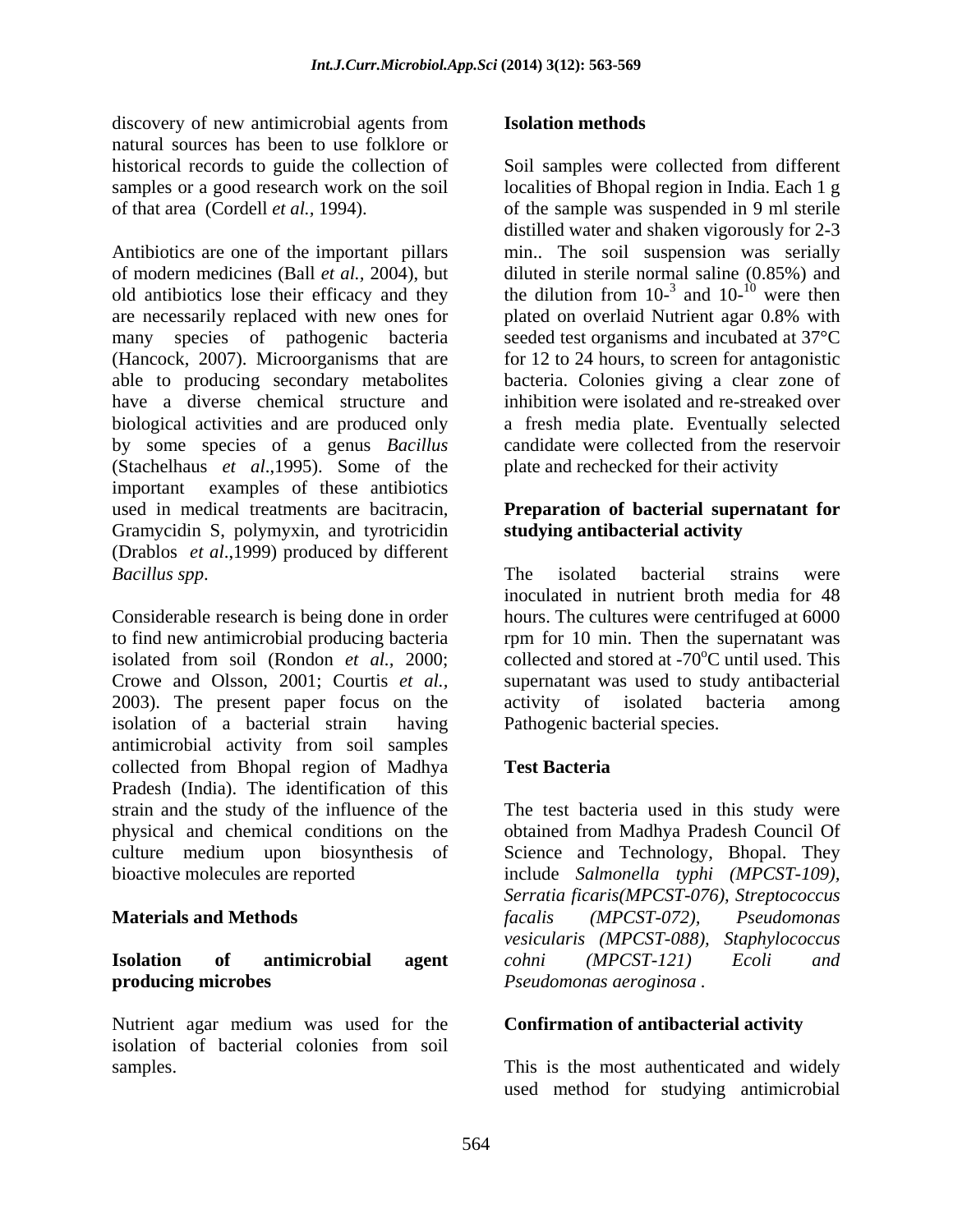target organism. 100 µl of bacterial culture supernatant were added to the wells in the to search new microbes and novel plates is an indication of antimicrobial activities.

Each bacterial supernatant were treated with were screened for their potential to generate 2 mg ml<sup>-1</sup> trypsin (Hi-Media) at  $37^{\circ}$ C for 1 h. For the inactivation of enzymes each samples were boiled for 2 min. Thermal production of antimicrobial compounds by stability samples were studied by exposing bacteria isolated from soil samples against 7 the supernatants at different temperatures pathogenic strains of bacteria. Out of 28 ranging 40 to 100ºC for 15 min and isolates tested, 12 (42.87%) isolates were 121ºC/105 kPa for 15 min before being tested for antimicrobial activity. TCA (Hi Media) was added to the filtrates so that we get a working concentration of 100 mg ml<sup>-1</sup>, As shown in Table- 1, the spectra of get a working concentration of 100 mg  $ml^{-1}$ , As shown in Table- 1, the spectra of then the samples were incubated for 2 h at inhibition were vary among the isolates 4ºC. Samples were then centrifuged at bacteria. Isolate PBR-11 showed the largest 10,000 x *g* for 5 min and the supernatant antimicrobial spectrum, exhibiting inhibitory was neutralized to pH 7.0, before testing for activity against 6 pathogens, *Pseudomonas*  antimicrobial activity. After centrifugation the samples were tested for antimicrobial activity against target bacteria*. (*MPCST*-088), Serratia ficaris* (MPCST-

The increasing frequency of multi-resistant pathogenic bacteria is created an urgent demand in the modern world for more rational approaches and strategies to the screening of new antibiotics with a broad Table no-1. spectrum of activity, that can resist the inactivation processes exploited by To proved that the inhibition was due to the microbial enzymes (Saadoun and Gharaibeh, 2003; Motta *et al*., 2004). This study has demonstrated that production of were neutralized to pH 7.0 before the assay. antimicrobial substances is widespread among the isolated bacterial strains. Screening and isolation of promising

activity. Duplicate plates were used for each bacteria with potential antimicrobialagent is plates. The detection of clear inhibition metabolites and is urgent to counter the zones around the wells on the inoculated threats posed by the fast emerging still a thrust area of research. It is necessary to search new microbes and novel phenomenon of antibiotic resistance.

**Effects of heat and enzymes on** *spp.* were isolated from soil samples **antimicrobial activity** collected from Bhopal region of Madhya Thus, in the present work, different bacterial Pradesh and then the isolated bacterial *spp*. were screened for their potential to generate antimicrobial substance. An agar well diffusion method was used to assess the found to exhibit antibacterial activity against pathogenic strains of bacteria.

**Result and Discussion**  072) and followed by isolate PBR-10 that inhibition were vary among the isolates *aerogenosa*, *Salmonella typhi (*MPCST- 109*)*, *E.coli*, *Pseudomonas vesicularis* 076), and *Streptococcus facalis* (MPCST inhibited 3 pathogens. The highest zone of inhibition was shown by PBRI-4 against *Pseudomonas vesicularis.* PBRI-1 also shows a greater zone of inhibition against Pseudomonas auerogenosa as shown in Table no-1.

> action of metabolite, but not due to the presence of organic acids, the supernatants The pH values of the crude antimicrobial substances indicate that the inhibitory effect was not due to production of organic acids.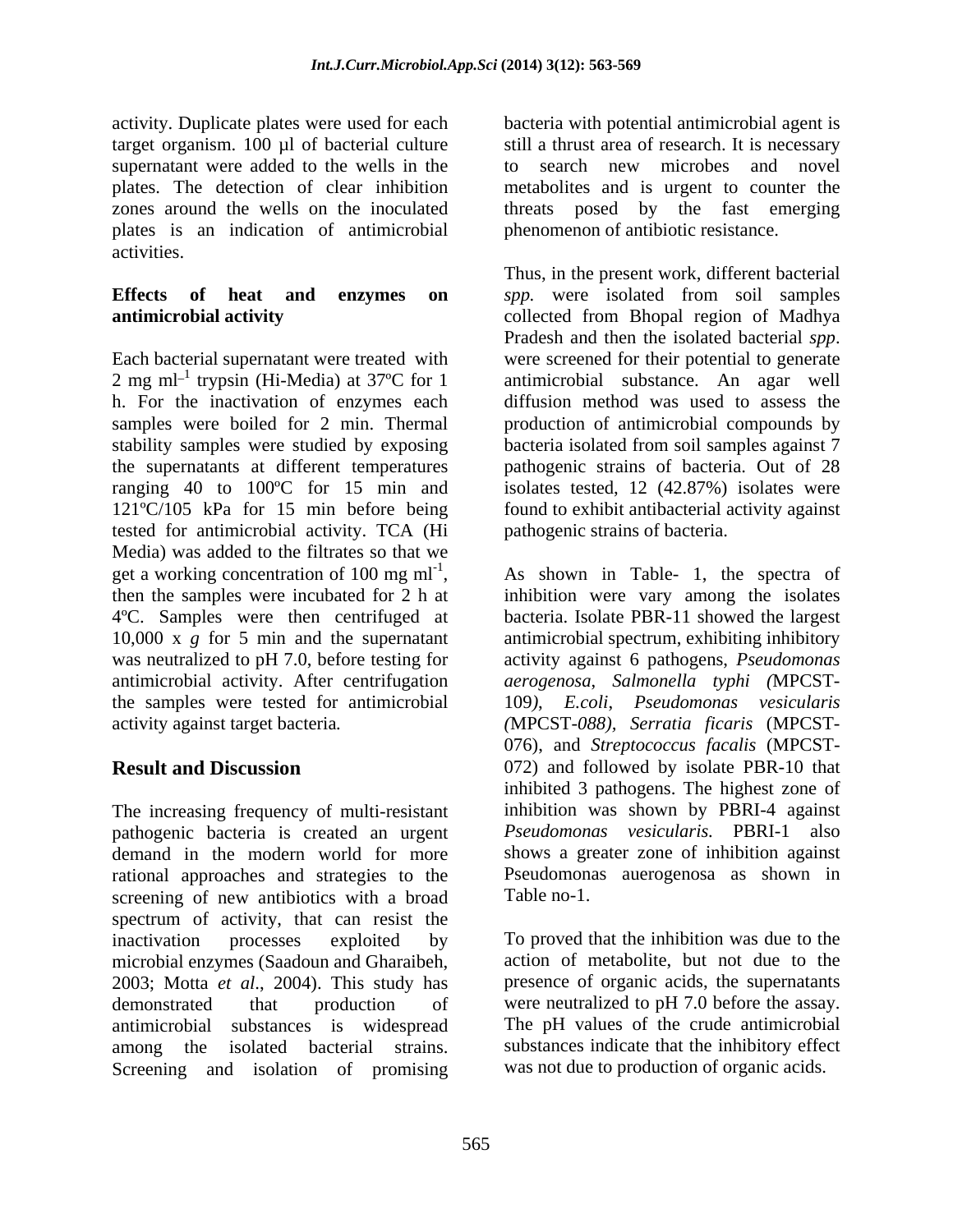| Name of                             |    |                                                                    |                    |                    |                                     |           |                                                             |                    |                   |                |                                                 |                                  |
|-------------------------------------|----|--------------------------------------------------------------------|--------------------|--------------------|-------------------------------------|-----------|-------------------------------------------------------------|--------------------|-------------------|----------------|-------------------------------------------------|----------------------------------|
| reference<br>strain                 |    | NAME OF COLONIES (Zone of inhibiton (mm)±S.D)                      |                    |                    |                                     |           |                                                             |                    |                   |                |                                                 |                                  |
|                                     | P1 | <b>P2</b>                                                          | <b>P3</b>          | <b>P4</b>          | <b>P5</b>                           | <b>P6</b> | P7                                                          | P8                 | <b>P9</b>         | P10            | <b>P11</b>                                      | P <sub>12</sub>                  |
| Staphylo<br>coccus ficaris          |    |                                                                    |                    | $\bigcap$          |                                     |           |                                                             |                    |                   |                | $17.05 \pm 0.12$ 21.55 $\pm$ 0.20 0             |                                  |
| serratia<br>ficcaria                |    |                                                                    | $11 \pm 0.32$      |                    | $12.27 \pm 0.22$ 0                  |           |                                                             |                    |                   |                | $17.17 \pm 0.29$ 24.52 $\pm$ 0.05 0             |                                  |
| Staphylo<br>coccus cohni 0<br>(121) |    | $\overline{0}$                                                     | $11.82 \pm 0.23$ 0 |                    | $13.15 \pm 0.15$ 0                  |           | $\Omega$                                                    |                    |                   | $\overline{0}$ |                                                 |                                  |
| Pseudomonas<br>vesicularis          |    | $26.1 \pm 0.52$ 0                                                  |                    | $43.52 \pm 0.25$ 0 |                                     | $\Omega$  |                                                             |                    |                   |                | $13.52 \pm 0.17$ 34.05 $\pm$ 0.09 0             |                                  |
| E.coli                              |    |                                                                    |                    |                    |                                     |           |                                                             | $17.37 \pm 0.26$ 0 |                   |                | $30.17 \pm 0.23$ 22.45 $\pm$ 0.12 0             |                                  |
| Pseudomonas<br>aeroginosa           |    | $36.52 \pm 0.35$ $26.77 \pm 0.38$ 10.17 $\pm$ 0.16 31.2 $\pm$ 0.21 |                    |                    | $12.07 \pm 0.11$ 16.57 $\pm$ 0.17 0 |           |                                                             | $\overline{0}$     | $30.5 \pm 0.36$ 0 |                |                                                 | $20.52 \pm 0.17$ 30.2 $\pm$ 0.21 |
| Salmonella<br>typhy ae              |    |                                                                    |                    |                    |                                     |           | $12.05 \pm 0.07$   18.175 $\pm$ 0.08   15.52 $\pm$ 0.17   0 |                    | $\overline{0}$    |                | $16.5\pm0.08$ 24.25 $\pm$ 0.26 28.57 $\pm$ 0.17 |                                  |

# **Table no.1** Antibacterial activity of isolated bacterial strains against different pathogenic strains of bacteria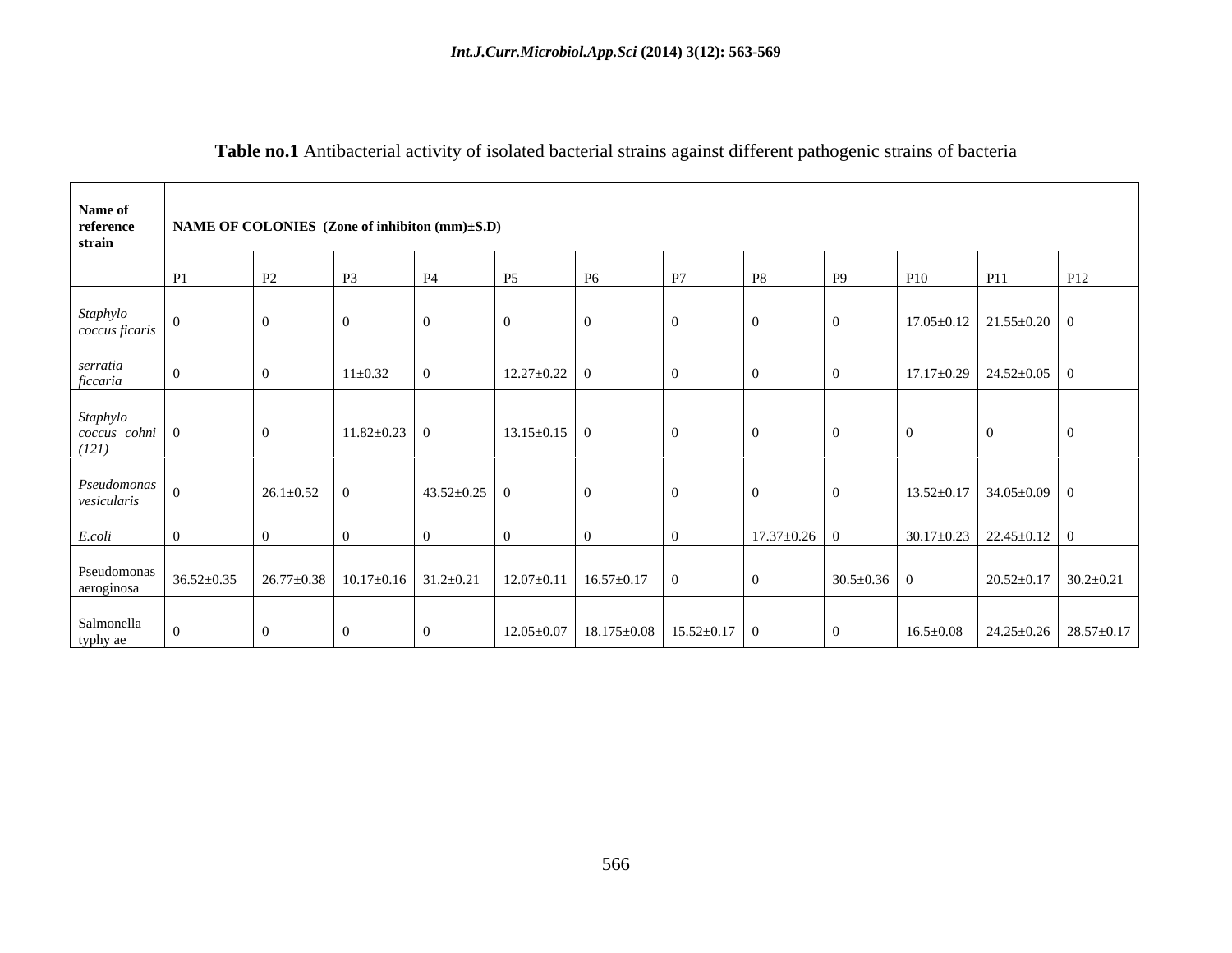**Fig.1** Antagonistic effect of bacterial suspension on different pathogenic bacteria: (a) *Salmonella typhi* (b) *Streptococcus fecalis*



**Fig.2** Antagonistic effect of bacterial suspension after treatment with trypsin against *(a)Streptococcus fecalis (b) Salmonalle typhi (c) Serratia ficaris (d )Pseudomonas vesicularis.*

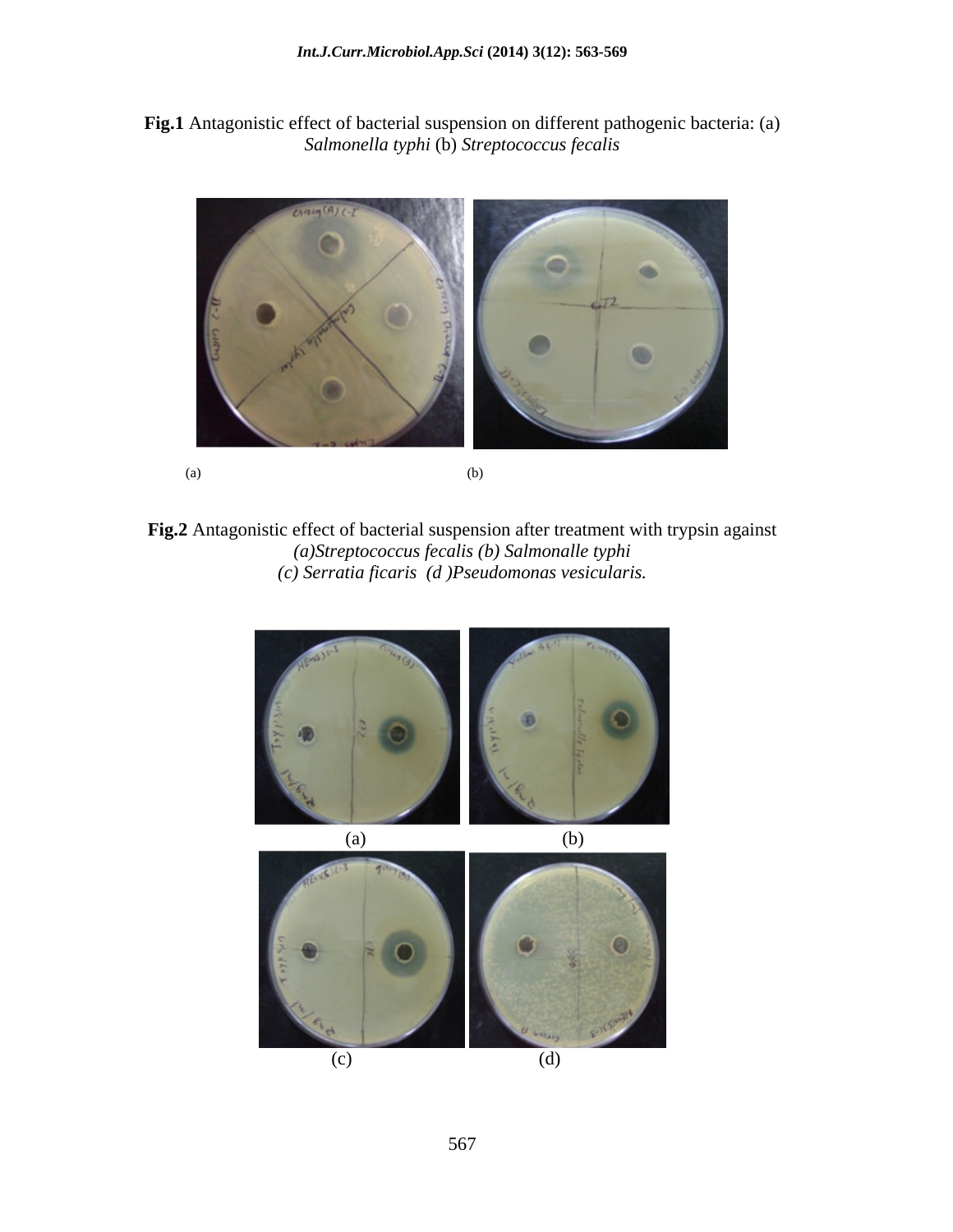Most of these substances were partially or MS/MS mass spectrometry may help to completely inactivated by proteases and reveal the identity and structure of the TCA, suggesting that a protein moiety is protein. involved in the activity. This may indicate that the inhibition was due to the presence **References** of bacteriocin-like substances. The antimicrobial substances showed high 1. Atlas RM, Bartha R (1998) thermal resistance and low molecular weight, which are characteristics of small Microbialecology. 4th ed. New York: hydrophobic peptides that constitute class Benjamin/Cummings, Science II bacteriocins (Riley and Wertz, 2002).

Although the identification of these Drusano GL, Felmingham D, Garau isolated bacterial colonies were not yet JA, Klugman K P, Low DE, Mandell done up to the *species* level, but their morphological and biochemical (2004) Future trends in antimicrobial characteristics indicate that they belong to the genus *Bacillus* and *coccus*. Different antimicrobial compounds are produced by members of the genus *Bacillus*, most of 3. Biz ani D, Brandelli, A (2002) these identified as peptides, lipopeptides and phenolic derivatives (Nakano and Zuber.,1990). Different antimicrobial sp. strain 8A. J. Appl. Microbiol. substances produced by Bacillus *spp*. 93:512-519.<br>isolated from arthropods were recently and A. Cordell GA, Farnsworth NR, described, including aromatic acids, Beecher C W, Soejarto DD, acetylamino acids (amino acid analogs), and peptides (Gebhardt *et al.*, 2002). Wani MC, Cobb RR, O'Neil M. JR, Studies indicated that bacteriocin-like substances have been related to Bacillus *spp*. isolated from soil (Oscariz *et* derived anticancer agents. 63–83. *In al*.,1999; Bizani and Brandelli.,2002) . Although several antimicrobial substances described in this work appear to be peptides, other substances cannot be ruled out since resistance to proteases and even

Results of this study indicate that the libraries provide access to microbial potential of these bacteria to produce antimicrobial compounds that can be a natural products. Appl. Environ. useful for many applications is great and must be better explore. The identity of 6. Crowe J, Olsson S (2001). Induction bioactive compound produced by the bacterial *spp.* is still unknown. Further antagonistic *Pseudomonas flouescens* analysis by protein electrophoresis and

protein.

## **References**

- 1. Atlas RM, Bartha R (1998) Fundamentals and applications. In: Benjamin/Cummings, Science Publishing. 174-217.
- 2. Ball AP, Bartlett JG, Craig WA, Drusano GL, Felmingham D, Garau LA, Rubinstein E, Tillotson GS chemotherapy: expert opinion on the 43rd ICAAC. *J. Chemother*. 16: 419- 436.
- *3.* Biz ani D, Brandelli, A (2002) Characteriz ation of a bacteriocin produced by a newly isolated *Bacillus*  sp. strain 8A. *J. Appl. Microbiol*. 93:512- 519.
- 4. Cordell GA, Farnsworth NR, Beecher C W, Soejarto DD, Kinghorn AD, Pezzuto JM, Wall ME, Tait M, Harris TJR (1994) Novel strategies for the discovery of plant- F. A.
- to TCA was observed in some cases. Jeannin P, Simonet P, Prenodet J 5. Courtis S, Cappellano C, Ball M, Francois F, Helynck F, Martizez A, Kolvek S, Hopke J, Osburne M, August P, Nalin R, Guerineau M, (2003). Recombinant environmental diversity for drug discovery from natural products. *Appl. Microbiol.*; 69: 49-55.
	- of laccase activity in *R. solani* by strains and a range of chemical